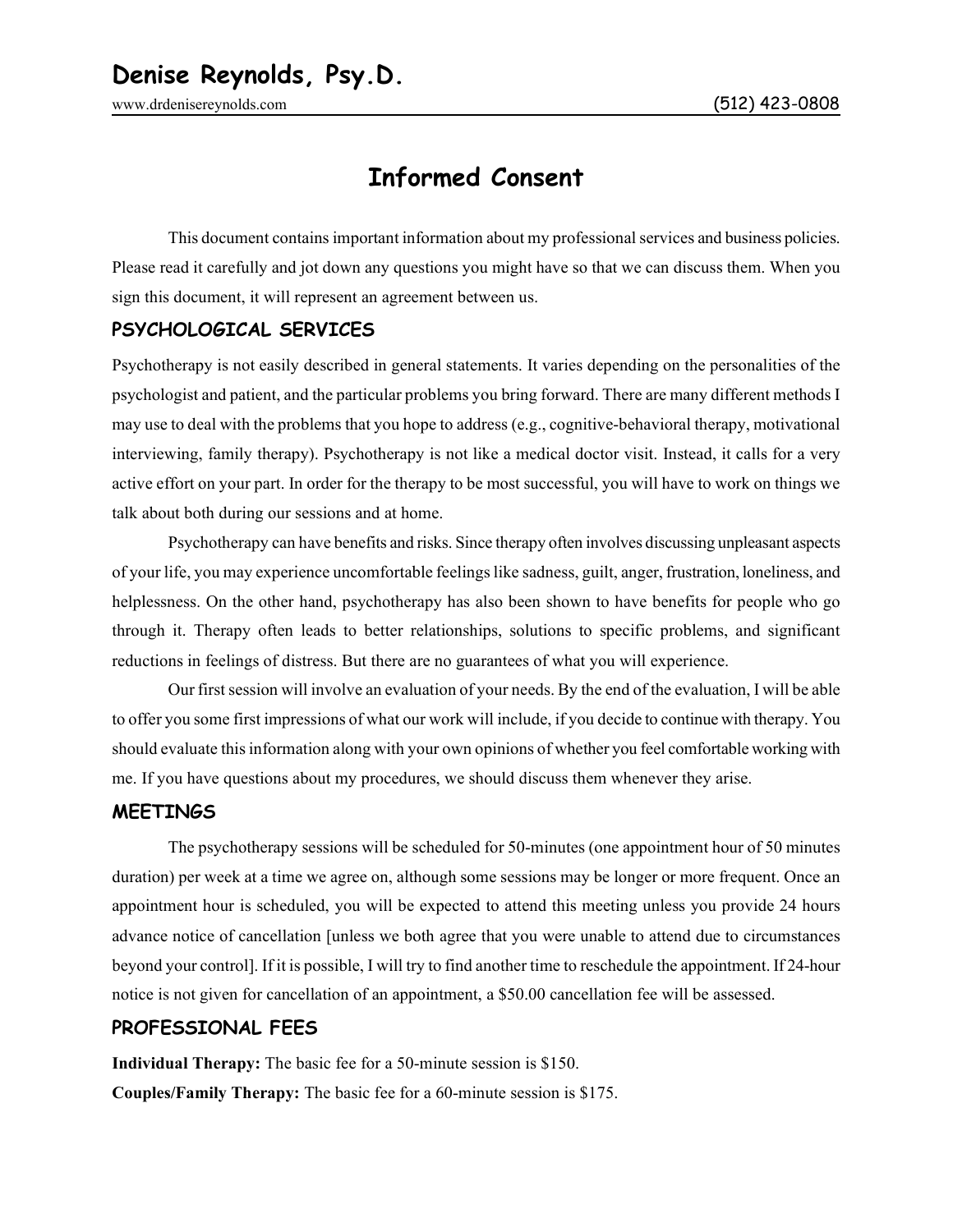**Insurance:** The fee will be paid by your insurance company. Your co-pay amount of \$ sigma is due at the time of service.

**Assessments:** The fee for psychological assessment is based on the type of assessment, the length of the assessment, and the specific measures used; it is calculated individually. An estimate of the charges will be provided prior to the beginning of the assessment.

**Payment for service:** Unless other arrangements have been made, you will be expected to pay for services at the time they are provided. Payments may be made by cash, check, or credit card. Individuals wishing to file out-of-network benefits are expected to pay at the time of service, even if planning to bill an insurance company for reimbursement. At your request, a receipt will be provided for those interested in submitting for reimbursement from insurance.

**Returned Check Fee:** If your check is not able to be processed (e.g., insufficient funds), a fee of \$39.00 will be assessed, payable in cash.

**Unpaid Accounts:** If you experience problems meeting your payment obligations, please contact me so that we may set up a reasonable payment plan. Overdue accounts (i.e., those which remain unpaid for 90-days or those for which an agreed-upon payment plan is not followed) may be turned over to a collection agency as a final resort for non-payment.

## **TELEPSYCHOLOGY**

We may also meet for our sessions via video-conferencing or some other form of technology. There are potential benefits and risks of video-conferencing (e.g. limits to patient confidentiality) that differ from inperson sessions. Confidentiality still applies for telepsychology services, and nobody will record the session without the permission from the others person(s). We agree to use the video-conferencing platforms selected for our virtual sessions, and the psychologist will explain how to use it. You need to use a webcam or smartphone during the session. It is important to be in a quiet, private space that is free of distractions (including cell phone or other devices) during the session. It is important to use a secure internet connection rather than public/free Wi-Fi. It is important to be on time. If you need to cancel or change your teleappointment, you must notify the psychologist in advance by phone or email. We need a back-up plan (e.g., phone number where you can be reached) to restart the session or to reschedule it, in the event of technical problems. We need a safety plan that includes at least one emergency contact and the closest emergency room to your location, in the event of a crisis situation. If you are not an adult, we need the permission of your parent or legal guardian (and their contact information) for you to participate in telepsychology sessions. You should confirm with your insurance company that the video sessions will be reimbursed; if they are not reimbursed, you are responsible for full payment. As your psychologist, I may determine that due to certain circumstances, telepsychology is no longer appropriate and that we should resume our sessions in-person.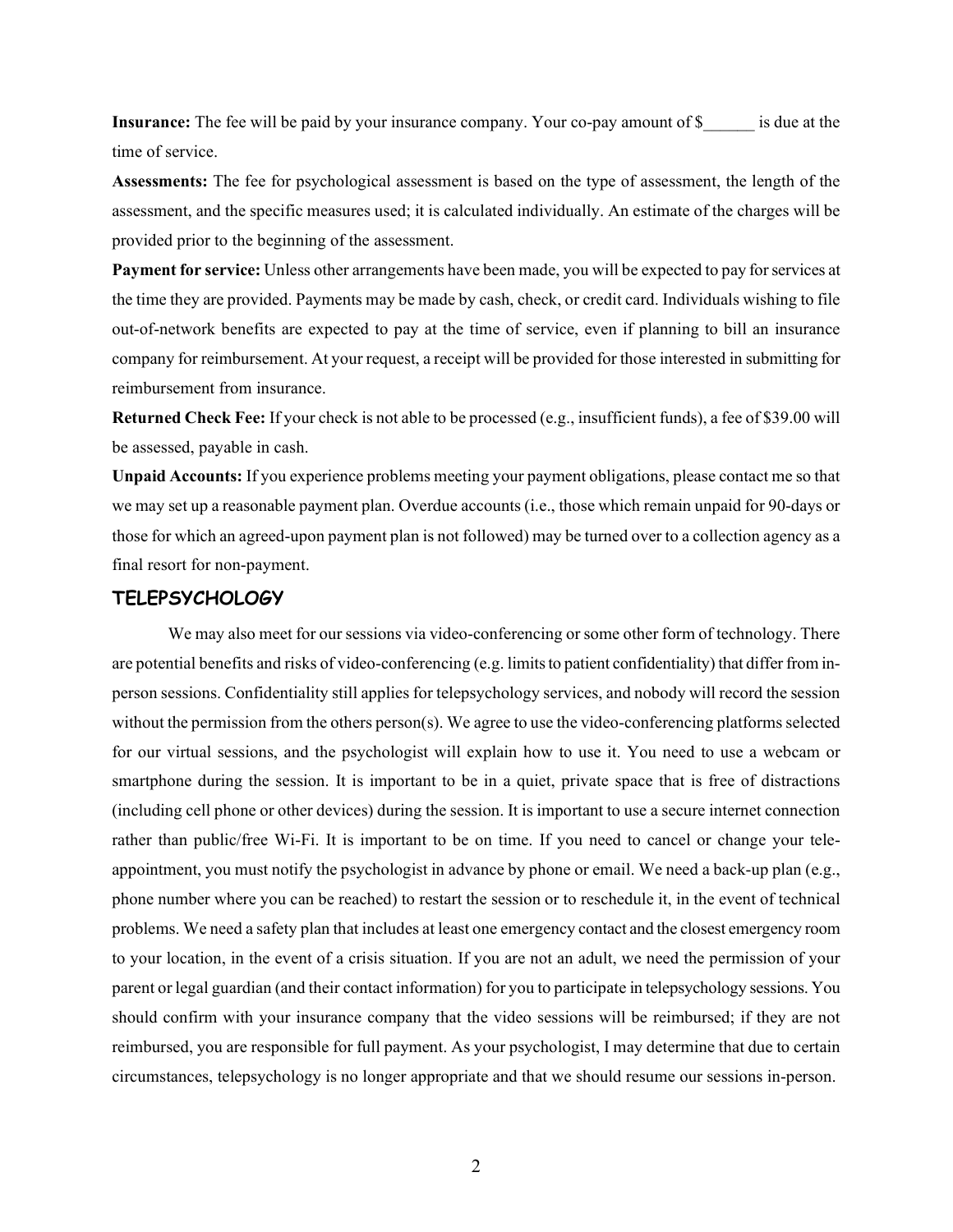## **CONTACTING ME**

I am often not immediately available by telephone. When I am unavailable, my telephone is answered by confidential voice mail that I monitor frequently. I will make every effort to return your call on the same day you make it, with the exception of weekends and holidays. If you are difficult to reach, please inform me of some times when you will be available. If you are unable to reach me and feel that you can't wait for me to return your call, contact your family physician or the nearest emergency room and ask for the psychologist on call. If I will be unavailable for an extended time, I will provide you with the name of a colleague to contact, if necessary.

#### **SOCIAL MEDIA AND TELECOMMUNICATION**

Due to the importance of your confidentiality and the importance of minimizing dual relationships, I do not accept friend or contact requests from current or former clients on any social networking site (Facebook, LinkedIn, etc). I believe that adding clients as friends or contacts on these sites can compromise your confidentiality and our respective privacy. It may also blur the boundaries of our therapeutic relationship. If you have questions about this, please bring them up when we meet and we can talk more about it.

#### *PROFESSIONAL RECORDS*

The laws and standards of my profession require that I keep treatment records. You are entitled to receive a copy of the records unless I believe that seeing them would be emotionally damaging, in which case I will be happy to send them to a mental health professional of your choice. Because these are professional records, they can be misinterpreted and/or upsetting to untrained readers. I recommend that you review them in my presence so that we can discuss the contents.

## *CONFIDENTIALITY*

The privacy and confidentiality of our sessions are very important to me. To the degree I am allowed by law, information about your contact with my office will not be disclosed to any person or organization unless you have signed a release form allowing me to do so. While you are free to discuss anything that occurs in our sessions with anyone else, I am required not to discuss such matters without your express written authorization. This includes giving information to the parents or spouses of individuals who are age 18 or older, even when the spouse or parent is paying for the services. In all aspects of my practice, communication between my clients and myself (and/or those whom my clients have authorized me to contact) are protected by confidentiality regulations as stipulated by federal and state laws and by professional standards and ethics.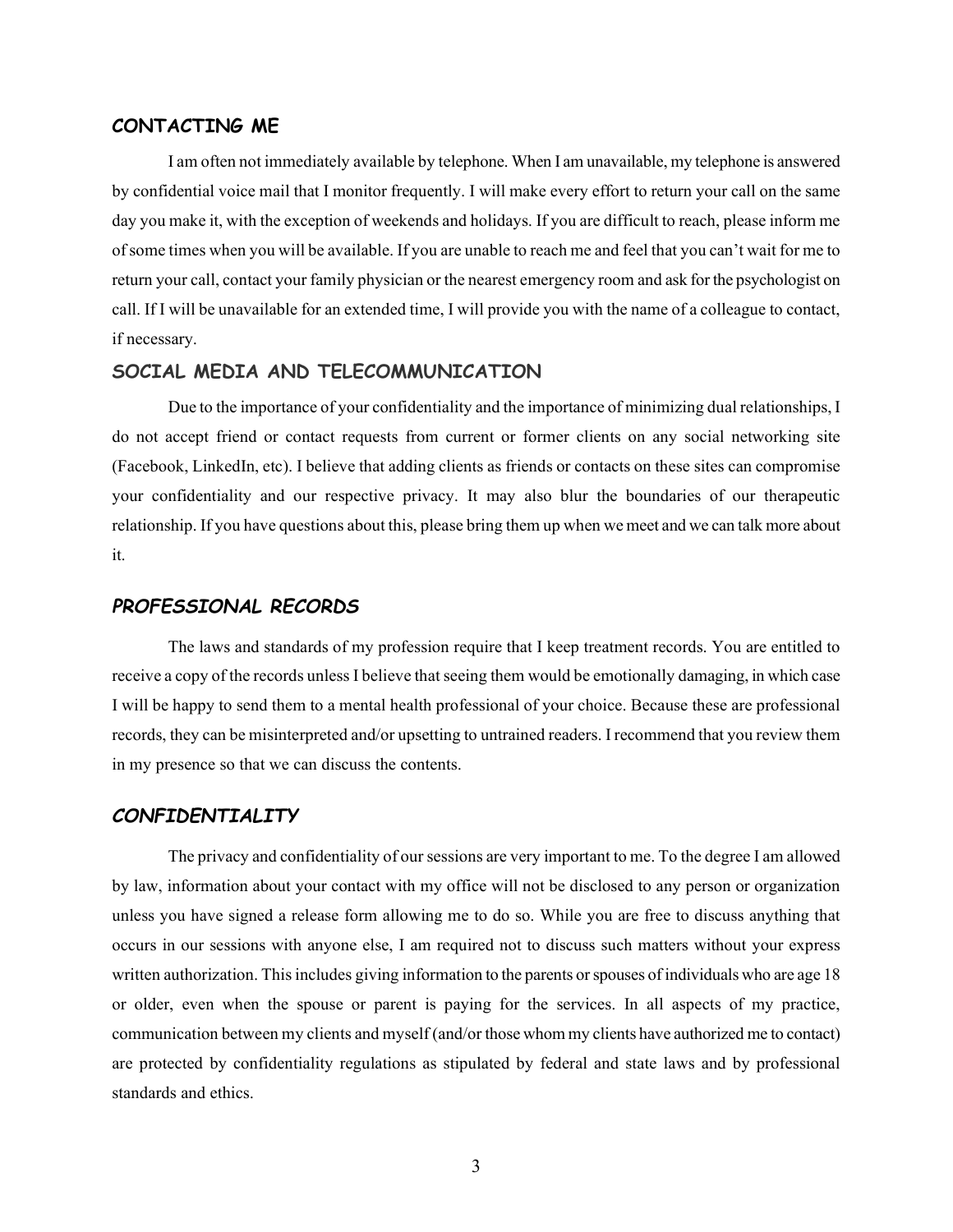#### **Exceptions to confidentiality include:**

In most legal proceedings, you have the right to prevent me from providing any information about your treatment. In some proceedings involving child custody and those in which your emotional condition is an important issue, a judge may order my testimony if he/she determines that the issues demand it.

There are some situations in which I am legally obligated to take action to protect others from harm, even if I have to reveal some information about a patient's treatment. For example, if I believe that a child, elderly person, or disabled person is being abused, I must file a report with the appropriate state agency.

If I believe that a patient is threatening serious bodily harm to another, I am required to take protective actions. These actions may include notifying the potential victim, contacting the police, or seeking hospitalization for the patient. If the patient threatens to harm himself/herself, I may be obligated to seek hospitalization for him/her or to contact family members or others who can help provide protection.

If I am contacted by an insurance company or auditor, I may be required to release client information as dictated by law. The law also permits me to release information to a collection agency in order to collect on an overdue account.

If a client discloses to me the identity of a mental health professional who has engaged in sexual contact with him/her during the process of treatment, state law requires me to report that professional to the appropriate authority. I am not permitted to disclose the identity of the client if she or he does not wish to be identified.

These situations have rarely occurred in my practice. If a similar situation occurs, I will make every effort to fully discuss it with you before taking any action.

I may occasionally find it helpful to consult other professionals about a case. During a consultation, I make every effort to avoid revealing the identity of my patient. The consultant is also legally bound to keep the information confidential. If you don't object, I will not tell you about these consultations unless I feel that it is important to our work together.

This list is not exhaustive, but these are the most common circumstances that may occur. The situations outlined above typically have no impact on the large majority of people seeking professional mental health services. While this written summary of exceptions to confidentiality should prove helpful in informing you about potential problems, it is important that we discuss any questions or concerns that you may have at our next meeting. I will be happy to discuss these issues with you if you need specific advice, but formal legal advice may be needed because the laws governing confidentiality are quite complex, and I am not an attorney.

## *HOLD HARMLESS*

I agree to hold Dr. Reynolds harmless and from any liabilities or damages which may arise pursuant to the services provided.